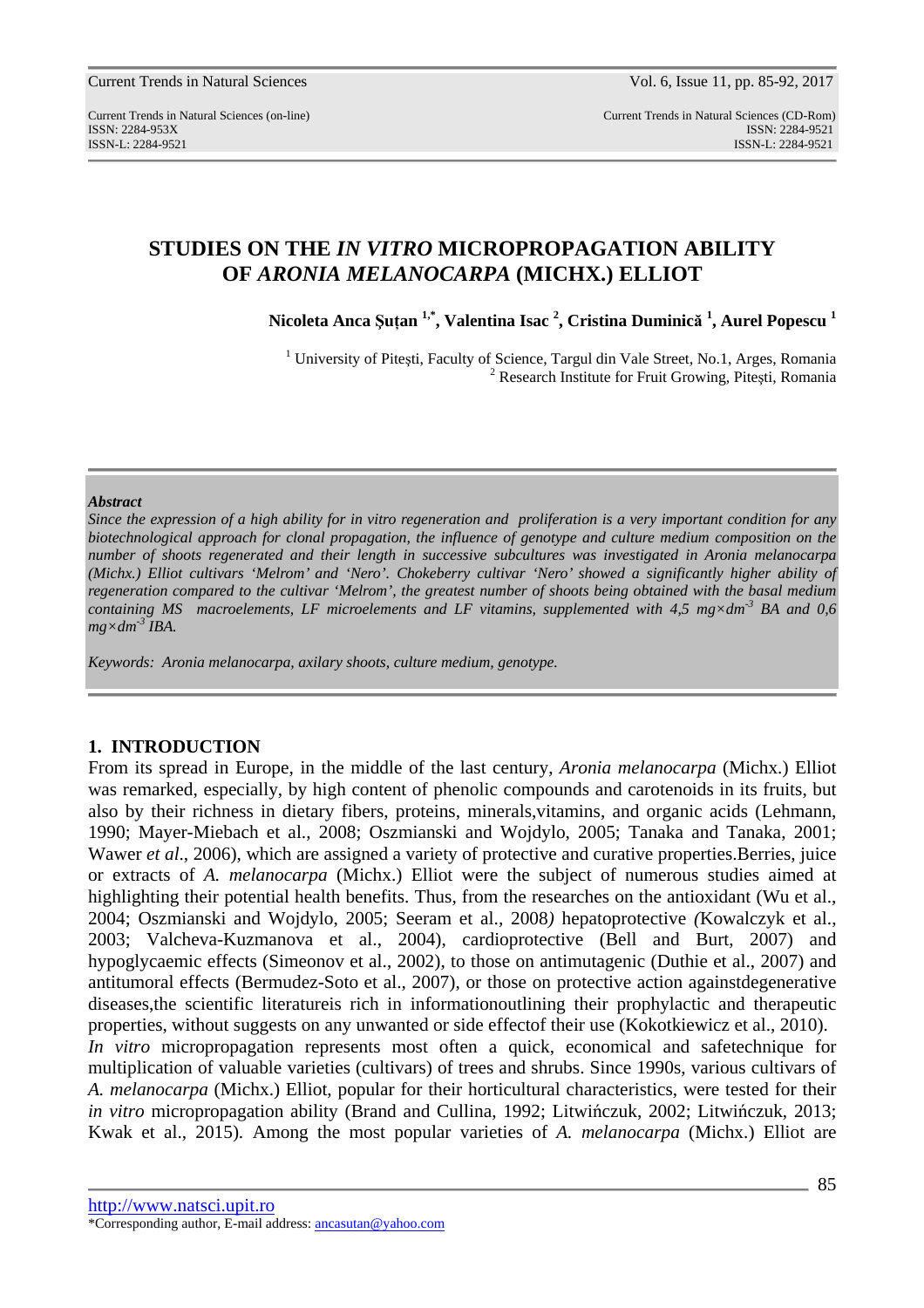'Nero','Rubina', 'Viking', 'Kurkumäcki', 'Hugin', 'Fertödi' and 'Aron' (Strigl et al., 1995, McKay, 2004, cited by Kulling and Rawel, 2008).

The main objective of our studies was to determine the *in vitro* regeneration and proliferation ability of the Romanian chokeberry cultivar 'Melrom' (released in 2016), compared to cultivar 'Nero'. In order to optimize the in vitro micropropagation process was analyzed the influence of the culture medium composition on the number of shoots regenerated and their lengths in successive subcultures.

## **2. MATERIAL AND METHODS**

The explants from 'Nero' and 'Melrom' cultivars of *A. melanocarpa* (Michx.) Elliot tested for their ability of regeneration and proliferation*in vitro*were obtained from field-grown plants in the small fruits collection of the Research Institute for Fruit Growing, Piteşti-Mărăcineni.

The cultivar 'Nero', very popular, produce berries which remain on the plant until the late autumn, with a long storage life. 'Melrom'is a Romanian black chokeberry cultivar created at the Research Institute for Fruit Growing Piteşti-Mărăcineni, and released in 2016. This cultivar has morphological characteristics similar to that of 'Nero' cultivar, but distinguishes by its larger fruits.

*In vitro culture initiation.* In april 2016, branches of *A. melanocarpa* (Michx.) Elliot, cultivars 'Nero' and 'Melrom', were harvested from the field-grown plants and pre-sterilized by washing in tap water to which 2-3 drops of Domestos were added. Subsequently, lateral buds were disinfected successively with 96% ethanol for 5 minute sand with 6% calciumhypochlorite for 10 minutes. After sterilization, the biologicalmaterial was rinsed in three baths of distilled water.

Shoot apices with 2-3 leaf primordia and sizes of 0,1 - 0,3 mm were excised from the sterilized foliar buds and distributed individually into Pyrex tubes of  $20-25 \text{ cm}^3$ , containing 10 ml of culture medium sterilized by autoclaving. For this stage, the culture medium has been solidified as an inclined plane.

The culture medium containing Lee-Fossard macroelements, microelements and vitamins, 20  $\alpha \times$ dm <sup>3</sup> sucrose, 0,1mg  $\times$ dm<sup>-3</sup>giberellic acid (GA<sub>3</sub>) and 1mg  $\times$ dm<sup>-3</sup>benzyladenine (BA) was solidified with 7g/l agar. The pH of the culturemediumwas adjusted to 5,7 with0,1NKOH before autoclaving for 20 minutes at  $121 \text{ °C}$ .

*Micropropagation by axillary shoot proliferation.* Microshoots obtained after the initiation of *in*  vitro culture were divided and transffered into Ehrlenmayer flasks of 100cm<sup>3</sup> capacity, containing 30 ml ofculture mediumcomposed of Murashige-Skoog (MS)macroelements, Lee-Fossard (LF) microelements and Linsmaier-Skoog (LS) vitamins (Table 1),  $40g \times dm^{-3}$  dextrose and solidified with  $8g \times dm^{-3}$  agar. For each of the two cultivars investigated for their micropropagation ability, were tested culture media optimized by supplementation with 0,3 mg×dm<sup>-3</sup> GA<sub>3</sub>, BA in concentration of either 3 mg×dm<sup>-3</sup>or 4,5 mg×dm<sup>-3</sup>, and IBA in concentration of either 0,3 mg×dm<sup>-3</sup>or 0,6 mg×dm<sup>-3</sup>. The experimental treatments with various combinations and concentrations of growth regulators are shown in Table 1. The culture flasks were sealed with plugs of cotton wrapped in aluminium foil and then autoclaved. The same treatments were used in three successive subcultures of 'Nero' and 'Melrom' shoots.

Shoot apices culturea and microshoots cultures, respectively, were incubated in a growth chamber at 22-24°C, under a photoperiod of 16 hours light /8 hours darkness, and a light intensity of 40  $\mu$ mol m<sup>-2</sup> s<sup>-1</sup>.

To avoid major statistical errors, each treatment was replicated in six culture flasks, each of them containing five microshoots. Observations were made every four weeks, at the time of shoots separation from the formed clusters and their subcultivation of fresh medium (with the same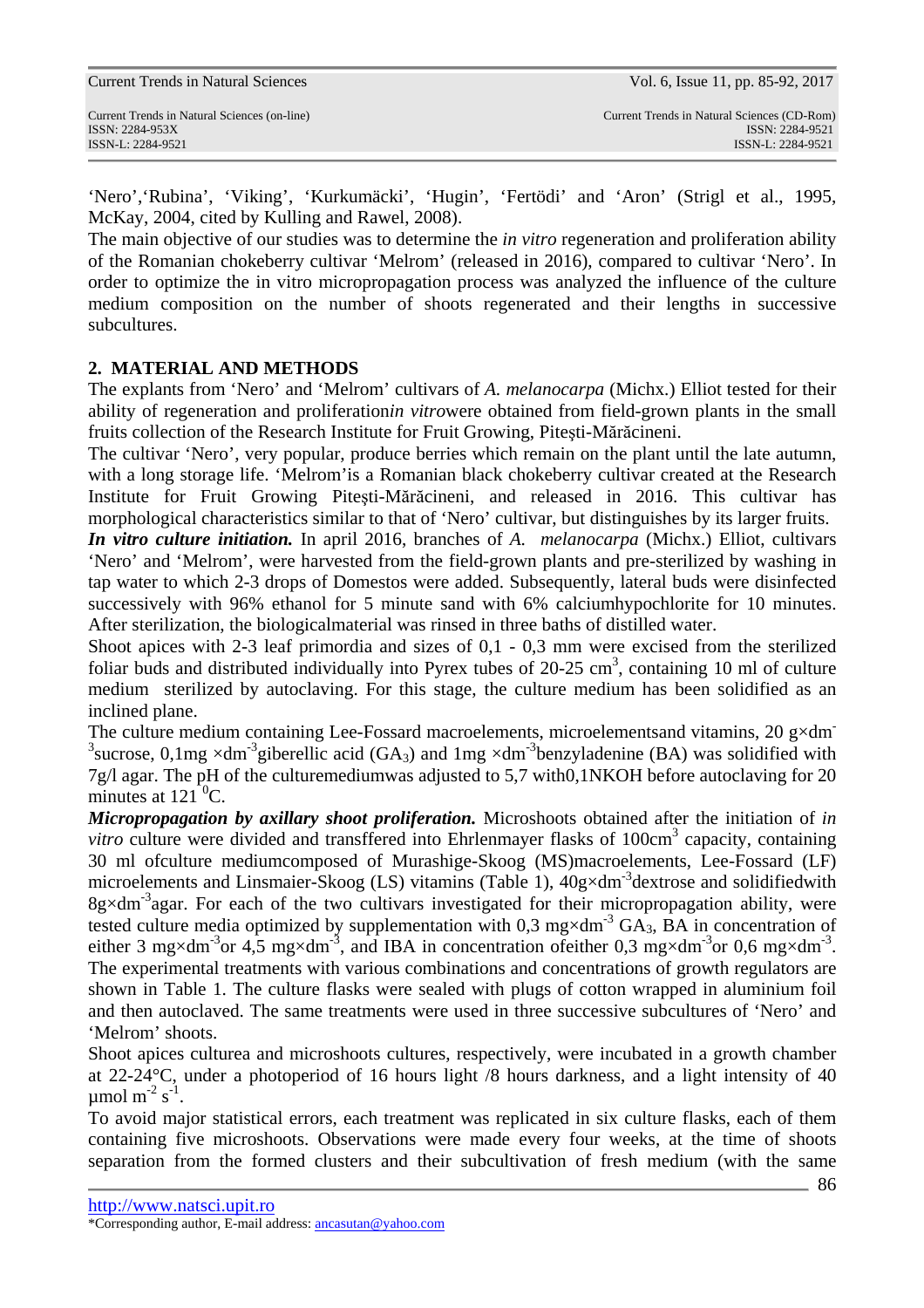composition). The multiplication rate was calculated from the ratio between the number of shoots regenerated per explant cultivated *in vitro* and the number of initial shoots in each subculture, for each of the culture medium used for micropropagation.

Processing of data obtained from the experiments of micropropagation was performed by analysis of variance with Duncan's Multiple-Range test, using the SPSS for Windows, version 16.0 (2007). The experimental results (mean values and percentage values) are presented and analyzed in this paper in several relevant graphics.

| <b>Treatment</b> | <b>Basal medium</b>                                         | <b>Growth regulators</b><br>$dm^3$ |      | $(mg \times$ |
|------------------|-------------------------------------------------------------|------------------------------------|------|--------------|
|                  |                                                             | GA <sub>3</sub>                    | BA   | <b>IBA</b>   |
| V1               | Macroelements MS n.<br>Microelements LF n.<br>Vitamins LS n | 0,1                                | 1,00 | 0,1          |
| V <sub>2</sub>   | Macroelements MS n.<br>Microelements LF n.<br>Vitamins LS n | 0.1                                | 1,50 | 0,1          |
| V <sub>3</sub>   | Macroelements MS n.<br>Microelements LF n.<br>Vitamins LS n | 0,1                                | 1,00 | 0,2          |
| V4               | Macroelements MS n,<br>Microelements LF n.<br>Vitamins LS n | 0,1                                | 1.50 | 0,2          |

## **Table 1.Composition of the culture medium used for***in vitro***micropropagation of shoots in 'Nero' and'Melrom' cultivars of***A. melanocarpa* **(Michx.) Elliot**

## **3. RESULTS AND DISCUSSION**

*The influence of genotype and culturemediumon the in vitro multiplicationrate***.** Rinsing of the buds of *Aronia melanocarpa* (Michx.) Elliotwith 96% ethanol and 6%calciumhypochlorite resulted in an effective surface sterilization, with a contamination percentage of less than 12% of explants.

The calculated value of regeneration ability of shoot apices originating from mature donor plants was 86,6%. Statistical analysis of the results revealed that the potential of micropropagation by axillary shoot formation in cultivar 'Nero' was significantly influenced by the composition of the culture medium. Increased concentrations of auxin and cytokinin (V4) induced a higher rate of shoot multiplication in cultivar 'Melrom', and a significantly higher rate in cultivar 'Nero', compared to the other three treatments (Fig. 1).In this context, it should be noted that for the *in vitro* stimulation of regeneration of shoots from axillary buds of *A. melanocarpa* (Michx.) Elliot, the basal media used most often were MS, half-strengthMS,and Woody Plant Medium(Brand and Cullina, 1990; Litwińczuk, 2013;Kwak *et al*., 2015).The significant difference in the shoot proliferation ability of the two studied chokeberry cultivars can be attributed to the influence of genotype. Similar results were obtained by Kwak *et al*. (2015), who reported a higher rate of proliferation in cultivar 'Nero', compared to cultivars'Purple', 'Mackenzie', 'Viking' and 'Odamamachiko', on WPM culture medium supplemented only with  $1,0$  mg $\times$ dm<sup>-3</sup>zeatin. In the study carried out by us, the greater number of microshoots regeneratedin cultivar'Nero', regardless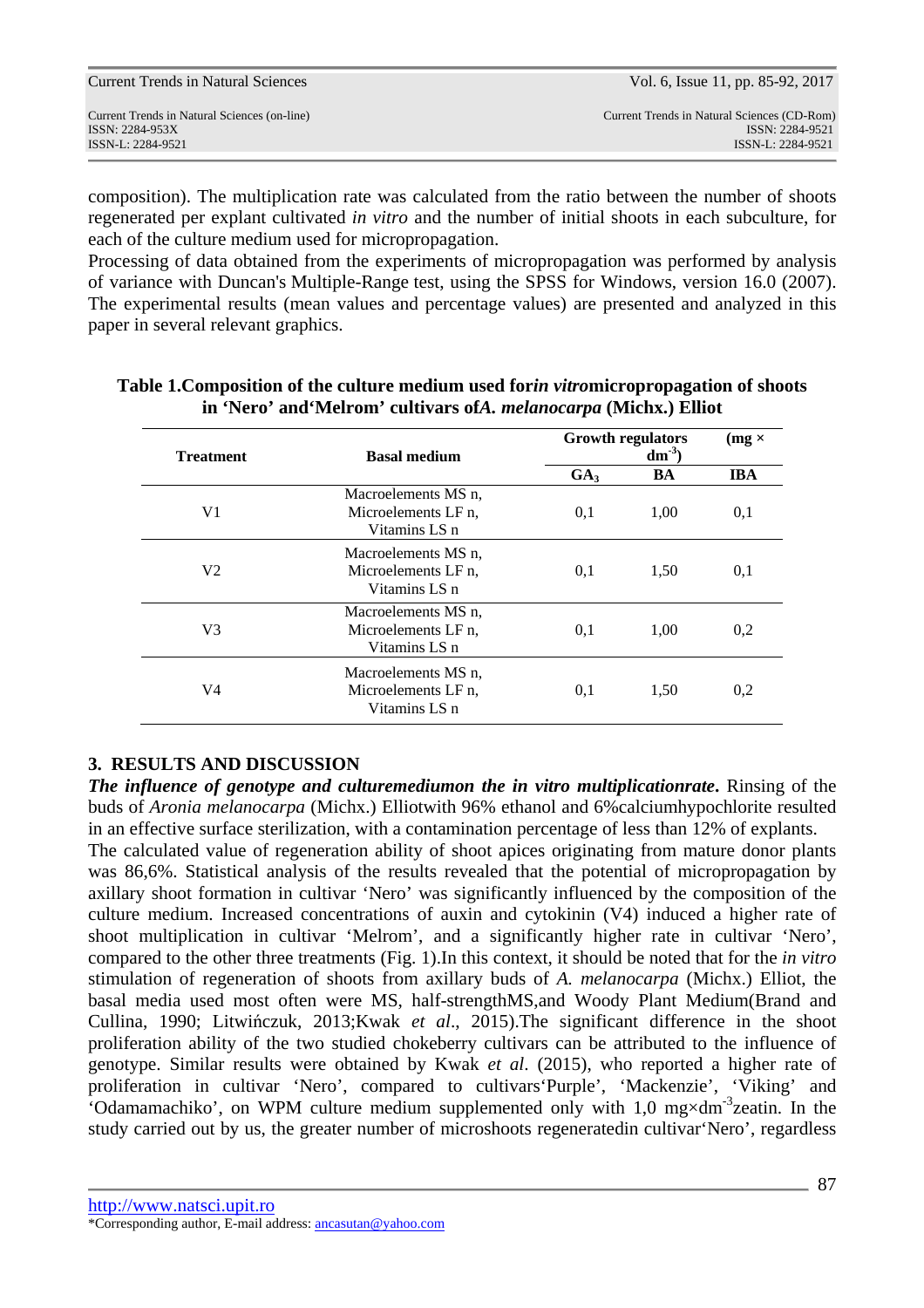Current Trends in Natural Sciences (on-line) Current Trends in Natural Sciences (CD-Rom) ISSN-L: 2284-9521 ISSN-L: 2284-9521

of the composition of the culture medium, can be attributed to the growth regulators balance, defined by a substantially higher concentration of cytokinin.

*The frequency of shoot regeneration in successive subcultures.*For both 'Nero' and 'Melrom', the potential of shoot regeneration from axillary buds and proliferation during the three subcultures was increasing (Fig. 2). Regardless of the composition of the culture medium, cultivar 'Nero' showed a statistically significant higher frequency of shoot regeneration during the all three successive subcultures, compared to cultivar 'Melrom'.



*Figure 1. The influence of genotype andculture medium on the in vitroshoot multiplicationrate incultivars 'Nero' and 'Melrom' of A. melanocarpa (Michx.) Elliot (bars represent standard deviationof the mean; a, b: interpretation of the significance of differences by theDuncan test, p<0,05).* 



*Figure2. Shoot proliferation rate incultivars'Nero'and 'Melrom' ofA. melanocarpa (Michx.) Elliotin successive subcultures(bars represent standard deviationof the mean; a, b, c, d, e, f, g: interpretation of the significance of differences by the Duncan test, p<0,05)*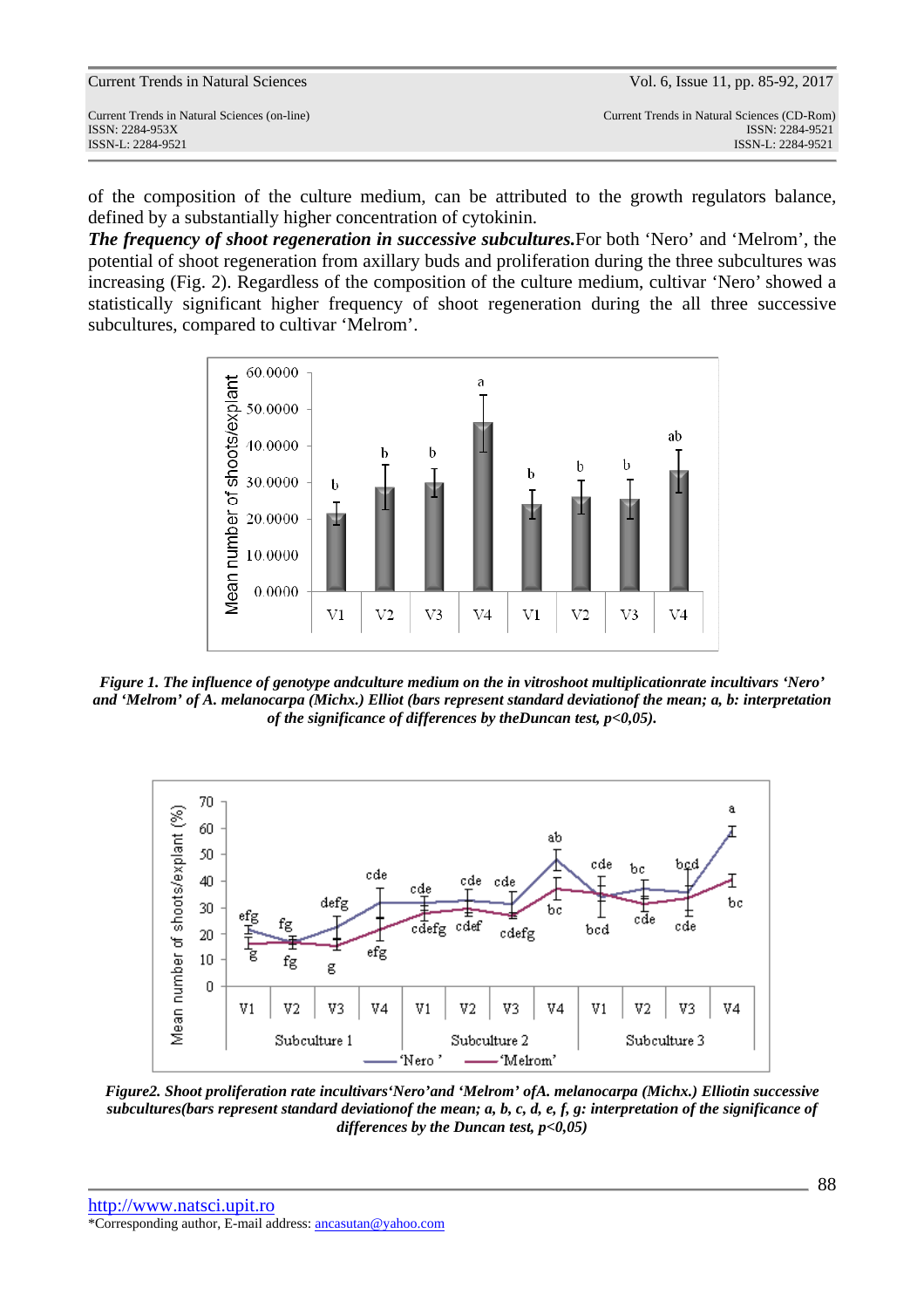Current Trends in Natural Sciences (on-line) Current Trends in Natural Sciences (CD-Rom) ISSN: 2284-953XISSN: 2284-9521

ISSN-L: 2284-9521 ISSN-L: 2284-9521

*The influence of genotype and composition ofculturemediumon the length of shoots.* Compared to the cultivar 'Melrom', shoot length was greater and significantly higher in cultivar 'Nero', excepting those regenerated in treatment V3, defined by a lower concentration of BA and a high concentration of IBA. However, it should be pointed out that, on average, shoots regenerated on the culture medium from V1 treatment were significantly higher, which is likely to reflect the influence of the cytokinin-auxin balance on cell proliferation. Also, the different response of the two chokeberry cultivars to the*in vitro* environment confirm the influence of genotype on the ability of cellular proliferation and regeneration *in vitro*. Actually, the studies on the micropropagation ability of various species of trees and shrubs, such as *Ribes uva-crispa* (Wainwright and Flegmann, 1986), *Rubus idaeus* (Popescu and Isac, 2000; Isac and Popescu, 2009), *Vaccinium macrocarpon* (Debnath and McRae, 2001), *Rubus chamaemorus* (Martinussen et al., 2004), *Vaccinium vitis-idaea* (Debnath, 2005), *Rubus fruticosus*and *Ribes nigrum* (Ruzic and Lazic, 2006), *Sorbus aucuparia* (Lall *et al.*, 2006), *Arbustus unedo* (Gomes and Canhoto, 2009), *Ribes rubrum* (Sedlák and Paprštein, 2012), *Paulownia*ssp. (Shtereva et al., 2014)*Prunus dulcis* (Choudhary et al., 2015), and many other species, such as *Fragaria* and *Potentilla* (Isac et al., 1994; Şuțan et al., 2010), revealed the influence (from slight to strong) of genotype.



*Figure 3. The influence of genotype and composition of culturemediumon the length of shoots in cultivars 'Nero' and 'Melrom' ofA. melanocarpa (Michx.) Elliot (bars represent standard deviation ofthe mean; a, b: interpretation of the significance of differences by the Duncan test, p<0,05)* 

As shown in figure 4, in both chokeberry cultivars studied, the cell proliferation was not significantly influenced by the number of subcultures.

In both 'Nero' and 'Melrom', the analysis of correlation between the number of shoots and the shoot length, by calculating the Pearson's correlation coefficient, showed a very weak inverse correlation between these two parameters, with  $r=0.091$  in cultivar 'Melrom', and  $r=0.098$  in cultivar 'Nero', respectively.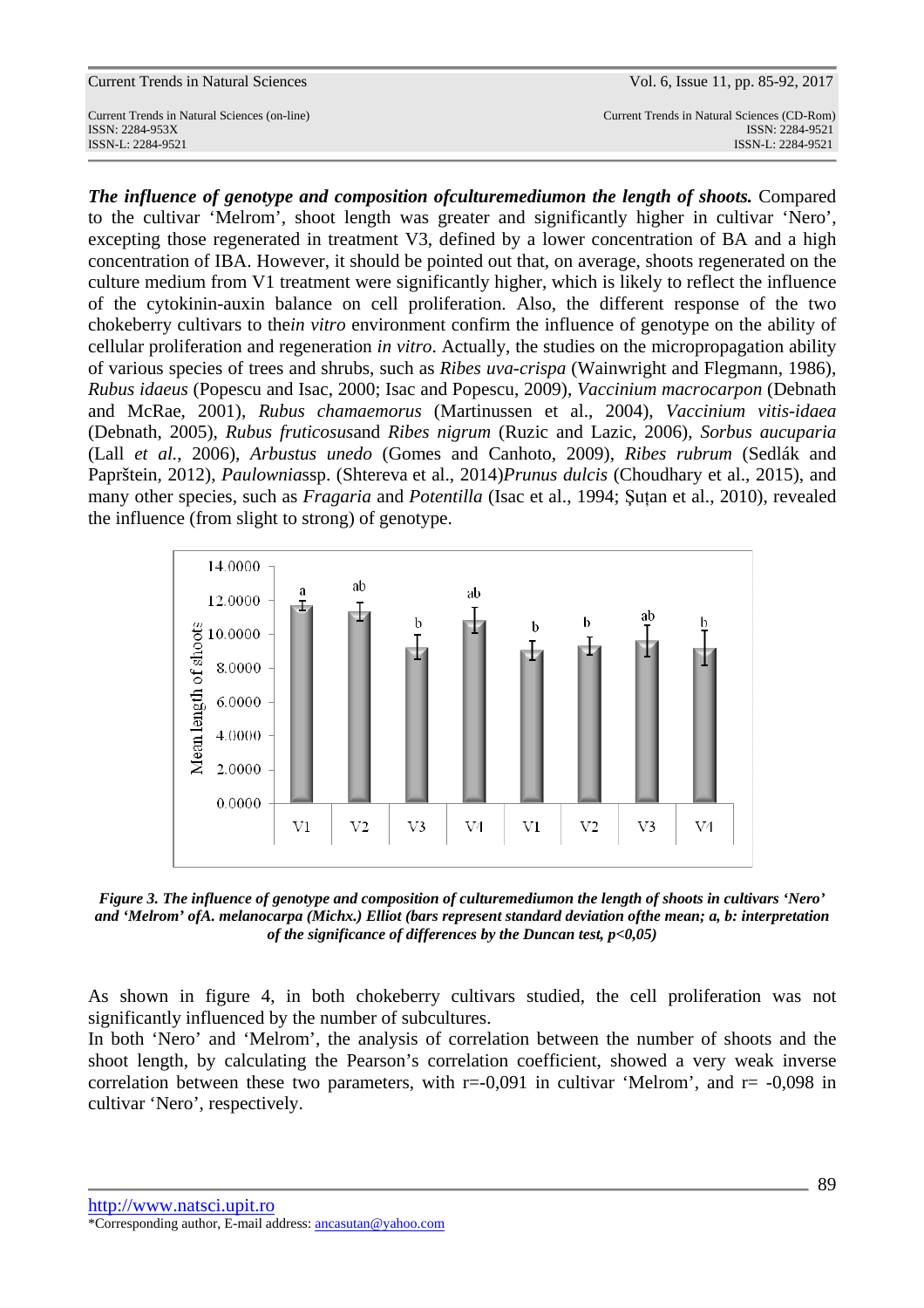ISSN: 2284-953XISSN: 2284-9521

Current Trends in Natural Sciences (on-line) Current Trends in Natural Sciences (CD-Rom) ISSN-L: 2284-9521 ISSN-L: 2284-9521



*Figure 4. The influence of the number of subcultures on the length ofshoots (bars represent standard deviation ofthe mean; a, b, c: interpretation of the significance of differences by the Duncan test, p<0,05)* 

## **4. CONCLUSIONS**

The influence of genotype proved to be extremely important in the *in vitro* micropropagation of chokeberry cultivars 'Nero' and 'Melrom', revealing the higher potential of cell proliferation and shoot regeneration of 'Nero'. Regardless of the genotype and culture medium, the *in vitro* shoot multiplication rate was increasing during the first three subcultures. The overall results of our study showed also that the ratio of auxin, cytokinin and giberelic acidis important for maintaining a proper growth of shoots in length during the successive subcultures.

## **5. ACKNOWLEDGEMENTS**

This paper was published under the project ADER 3.3.1/2015.

#### **6. REFERENCES**

- Bell, D.R., Burt, T.D*.* (2007). Phenolic acids contained in anthocyanin enriched extracts from elderberry, bilberry and chokeberry possess endothelium dependent and independent vasorelaxation properties in porcine coronary arteries. *Faseb J., 21,* A366*.*
- Bermudez-Soto, M.J., Larrosa, M., Garcia-Cantalejo, J.M., Espin, J.C., TomasBarberan, F.A., Garcia-Conesa, M., (2007). Up-regulation of tumor suppressor carcinoembryonic antigen-related cell adhesion molecule 1 in human colon cancer Caco-2 cells following repetitive exposure to dietary levels of a polyphenol-rich chokeberry juice. *J. Nutr. Biochem., 18,* 259-271.
- Brand, M.H., Cullina W.G. (1990). Micropropagation of *Aronia arbutifolia* and *A. melanocarpa. HortScience, 25(9),* 1096.
- Brand, M.H., Cullina W.G. (1992). Micropropagation of red and black chokeberry (*Aronia* spp.). *HortScience, 27(1),* 81.
- Choudhary, R., Chaudhury, R., Malik, S.K., Sharma, K.C., 2015. An efficient regeneration and rapid micropropagation protocol for almond using dormant axillary buds as explants. *Indian J. Exp. Biol., 53,* 462-467.
- Debnath, S. (2005). Micropropagation of lingonberry: influence of genotype, explant orientation, and overcoming TDZinduced inhibition of shoot elongation using zeatin. *HortScience, 40,* 185-188.
- Debnath, S.C., McRae, K.B. (2001).An efficient *in vitro* shoot propagation of cranberry (*Vaccinium macrocarpon* Ait.) by axillary bud proliferation. *In Vitro Cell. Dev. Biol.-Plant37,* 243-249.
- Duthie, S.J. (2007). Berry phytochemicals, genomic stability and cancer: evidence for chemoprotection at several stages in the carcinogenic process. *Mol. Nutr. Food. Res., 51,* 665-674.

http://www.natsci.upit.ro

\*Corresponding author, E-mail address: ancasutan@yahoo.com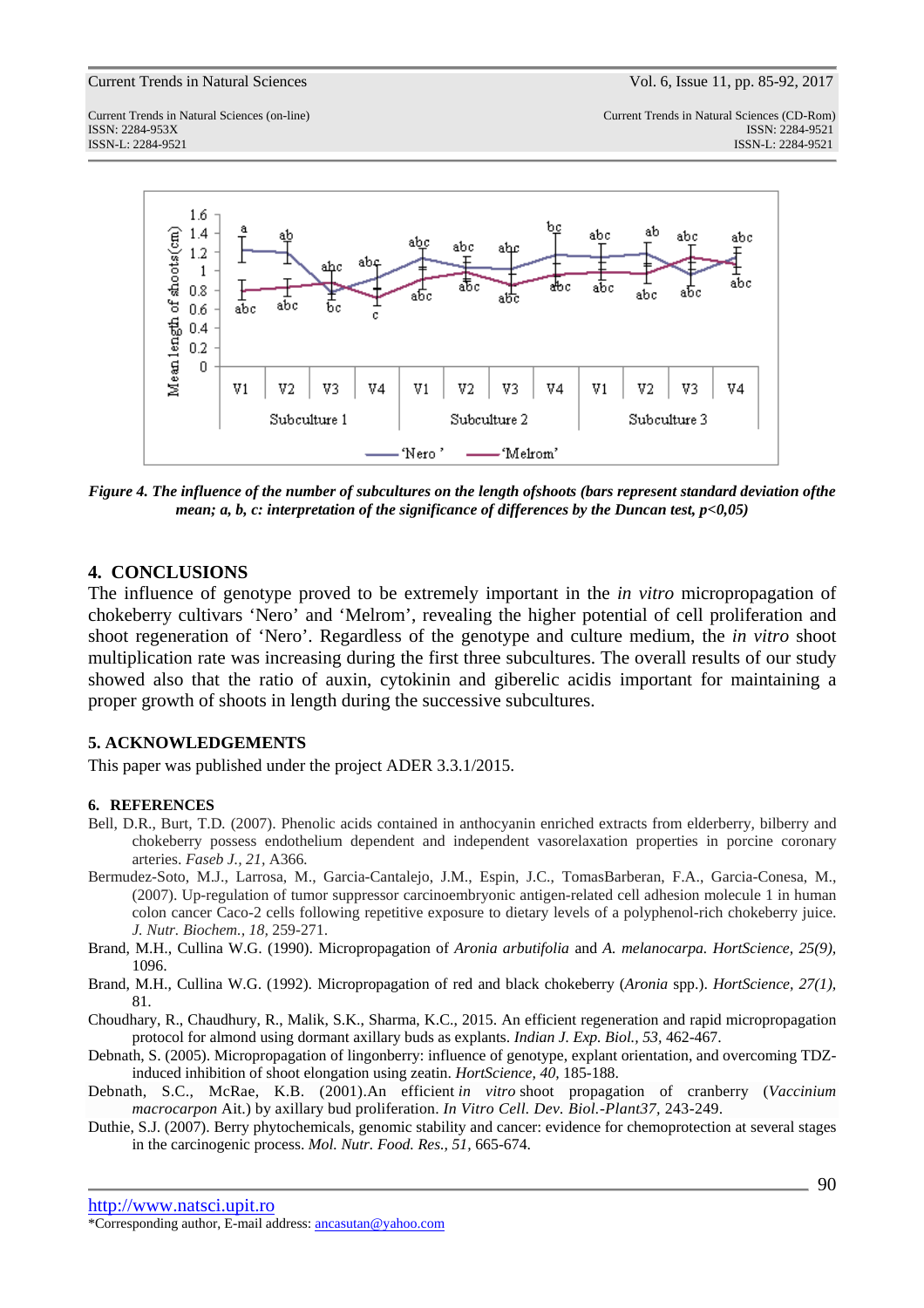ISSN: 2284-953XISSN: 2284-9521

- Gomes, F., Canhoto, J.(2009). Micropropagation of strawberry tree (*Arbustus unedo* L.) from adult plants. *In Vitro Cell. Dev. Biol.-Plant, 45,* 72-82.
- Isac, V., Popescu, A., Coman, M. (1994). Studies on plant regeneration from tissue-derived callus in *Fragaria × ananassa* Duch. In: Progress in Temperate Fruit Breeding, H. Schmidt and M. Kellerhals (Eds.), Kluwer Acad. Publishers.
- Isac, V., Popescu, A. (2009). Protocols for *In Vitro* Micropropagation of Raspberry, and PlantRegeneration by Organogenesis.A Guide to Some *In Vitro* Techniques – Small Fruits.B. Mezzetti, Đ. Ružić, and A. Gajdosova (eds). Grafika Jureš, Čačak, Serbia.
- Kane, M.E., Dehgan, B., Sheehan, T.J., 1991. *In vitro* propagation of Florida native plants: *Aronia arbutifolia*. *Proc. Fla State Hort. Soc.,104,* 207-290.
- Kokotkiewicz, A., Jaremicz, Z.,Luczkiewicz M. (2010).*Aronia* Plants: A Review of Traditional Use, Biological Activities, and Perspectives for Modern Medicine. *J. Med. Food, 13(2),* 255-269.
- Kowalczyk, E., Kopff, A., Fijalkowski, P., Kopff, M., Niedworok, J., Blaszczyk, J. Kedziora J., Tyślerowicz P.(2003). Effect of anthocyanins on selected biochemical parameters in rats exposed to cadmium. *Acta Biochim. Pol., 50,*543-548.
- Kwak, M.C., Choi, C.H., Choi, Y.E., Moon, H.K., 2015. Micropropagation of *Aronia* (*Aronia melanocarpa* Elliot, black chokeberry) and its 5 varieties. *J. Plant Biotechnol., 42,* 380-387.
- Kulling, S.E., Rawel, H.M., 2008. Chokeberry *(Aronia melanocarpa)*  A review on the characteristic components and potential health. *Planta Med.,74,* 1625-1634.
- Lall, S., Mandegaran, Z., Roberts, A. (2006). Shoot multiplication and adventitious regeneration in *Sorbus aucuparia*. *Plant Cell Tissue and Organ Culture 85(1)*, 23-29.
- Lee, E.C.M., de Fossard, R.A. (1977). Some factors affecting multiple bud formation of strawberry *Fragaria x ananassa in vitro*. *Acta Horticulturae, 78,* 187-195.
- Lehmann, H., (1990). Die Aroniabeere und ihre Verarbeitung. *Flüssiges Obst*., *57*, 746-752.
- Linsmaier, E.M., Skoog, F. (1965). Organic growth factor requirements of tobacco tissue cultures. *Physiol. Plant., 18,*  100-127.
- Litwińczuk, W. (2002). Propagation of black chokeberry (*Aronia melanocarpa* Elliot) through *in vitro* culture. *Electr. J. Pol. Agric. Univ., 5(2),* #06.
- Litwińczuk, W. (2013). Micropropagation of chokeberry by *in vitro* axillary shoot proliferation.*Methods Mol. Biol., 11013,* 179-186.
- Martinussen, I., Nilsen, G., Svenson, L., Junttila, O., Rapp, K. (2004). *In vitro* propagation of cloudberry (*Rubus chamaemorus*). *Plant Cell, Tiss. Org. Cult., 78,* 43-49.
- Mayer-Miebach, E., Adamiuk, M., Behsnilian, D. (2008). Research project Dietary procyanidins From a better understanding of human health effects to functionalised foods. Process engineering to improve procyanidin stability and extractability Internal Report.
- McKay, S.A.(2008). Demand increasing for aronia and elderberry in North America. Available at http://www.fruit. cornell.edu/Berries/specialtyfru%20pdf/aroniaeldeberry.pdf. (Reprinted from: New York Berry News, Vol. 3, No. 11, March 17, 2004).
- Murashige, T., Skoog, F. (1962). A revised medium for rapid growth and bioassays with tobacco tissue cultures. *Physiol. Plant., 15 (3),* 473-497.
- Oszmianski, J., Wojdylo, A. (2005). *Aronia melanocarpa*phenolics and their antioxidant activity. *Eur. Food Res. Technol*., *221*, 809-813.
- Popescu, A., Isac, V. (2000). High frequency shoot regeneration from leaf-derived callus in raspberry (*Rubus idaeus* L.). *Acta Hort., 538*, 667-670.
- Ruzic, D., Lazic, T. (2006). Micropropagation as means of rapid multiplication of newly developed blackberry and black currant cultivars. *Agriculturae Conspectus Scientificus, 71,* 149-153.
- Sedlák, J., Paprštein, F. (2012). *In vitro* establishment and proliferation of red currant cultivars. *Hort. Sci. (Prague), 39(1)*, 21-25.
- Seeram, N.P., Aviram, M., Zhang, Y., Henning, S.M., Feng, L., Dreher, M. *et al.* (2008). Comparison of antioxidant potency of commonly consumed polyphenol-rich beverages in the United States. *J. Agric. Food Chem., 56,* 1415-1422.
- Shtereva, L., Vassilevska-Ivanova, R., Karceva, T., Kraptchev, B., 2014. Micropropagation of six *Paulownia* genotypes through tissue culture*. J. Central Eur. Agric., 15(4)*, 147-156.

http://www.natsci.upit.ro \*Corresponding author, E-mail address: ancasutan@yahoo.com